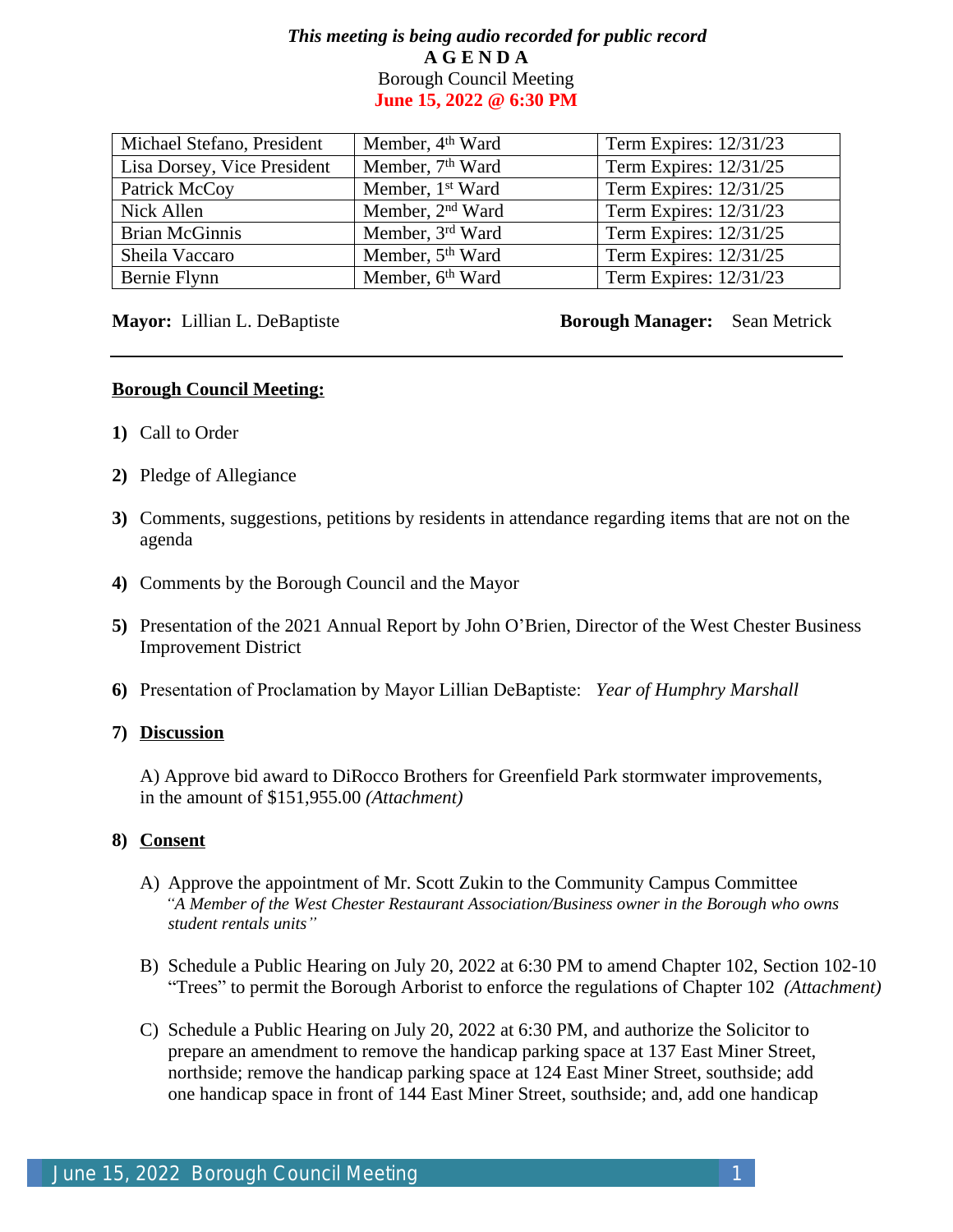space in the 300 Block of Linden Street, southside (Between Sgt Yarnall Alley and South Penn) *(Attachment)*

- D) Schedule a Public Hearing on July 20, 2022 at 6:30 PM, and authorize the Solicitor to prepare an amendment to add one handicapped space in front of 132 East Miner Street, southside *(Attachment)*
- E) Motion to request the Civil Service Commission to prepare a list of eligible candidates for promotion to the position of Sergeant, West Chester Borough Police Department
- F) Approve the Special Events application for the July 23, 2022 West Chester Children's Business Fair *(Attachment)*
- G) Approve the Sewer Tap Fee study prepared by Keystone Alliance and direct the Borough Solicitor to draft an Ordinance to enact a change of sewer tap fees *(Attachment)*
- H) Approve the request from the Civil Service Commission for a \$10,000 increase in the legal fees budget *(Attachment)*
- I) Approve the proposal from Traffic, Planning & Design, for planning of the long-term closure of Gay Street, in the amount of \$33,700, funded through the American Rescue Plan Act money *(Attachment)*
- J) Approve 501 Hannum Ave-Preliminary Land Development Plan *(Attachment)*
- K) Approve Solicitor attendance at Zoning Hearing Board *(Attachment)*

#997- 26 W. Union Street.; Whomestead LLC-Applicant is appealing the determination of the Zoning Officer to allow short-term rental (Air B&B). In the alternative, the Applicant also seeks a variance from Section 112-903 D (1), (9), (11) to allow the short-term rental (Air B&B). Additionally seeks a variance from Section 112-503.8 A to allow for two overnight parking spots

- L) Approve the May 16 and May 18, 2022 Borough Council Meeting Minutes
- M) Approve the May, 2022 HARB Certificates of Appropriateness: *(Attachment)*

1. **2021-11: 2 W. Gay St.** *Proposed work:*Sign

*With the following conditions:* That the profile of the PVC letters match the same color as the face of the letter; and, that the mounting bracket be attached into the mortar joints as opposed to the brick

2. **2022-14: 27 & 29 S. Darlington St.** *Proposed work:*Siding

3. **2022-15: 39 S. High St.** *Proposed work:*Brick Pointing & Shutters

N) Approve the land development waiver request to enclose the outside eating area at Sedona Tap House, 44 West Gay Street *(Attachment)*